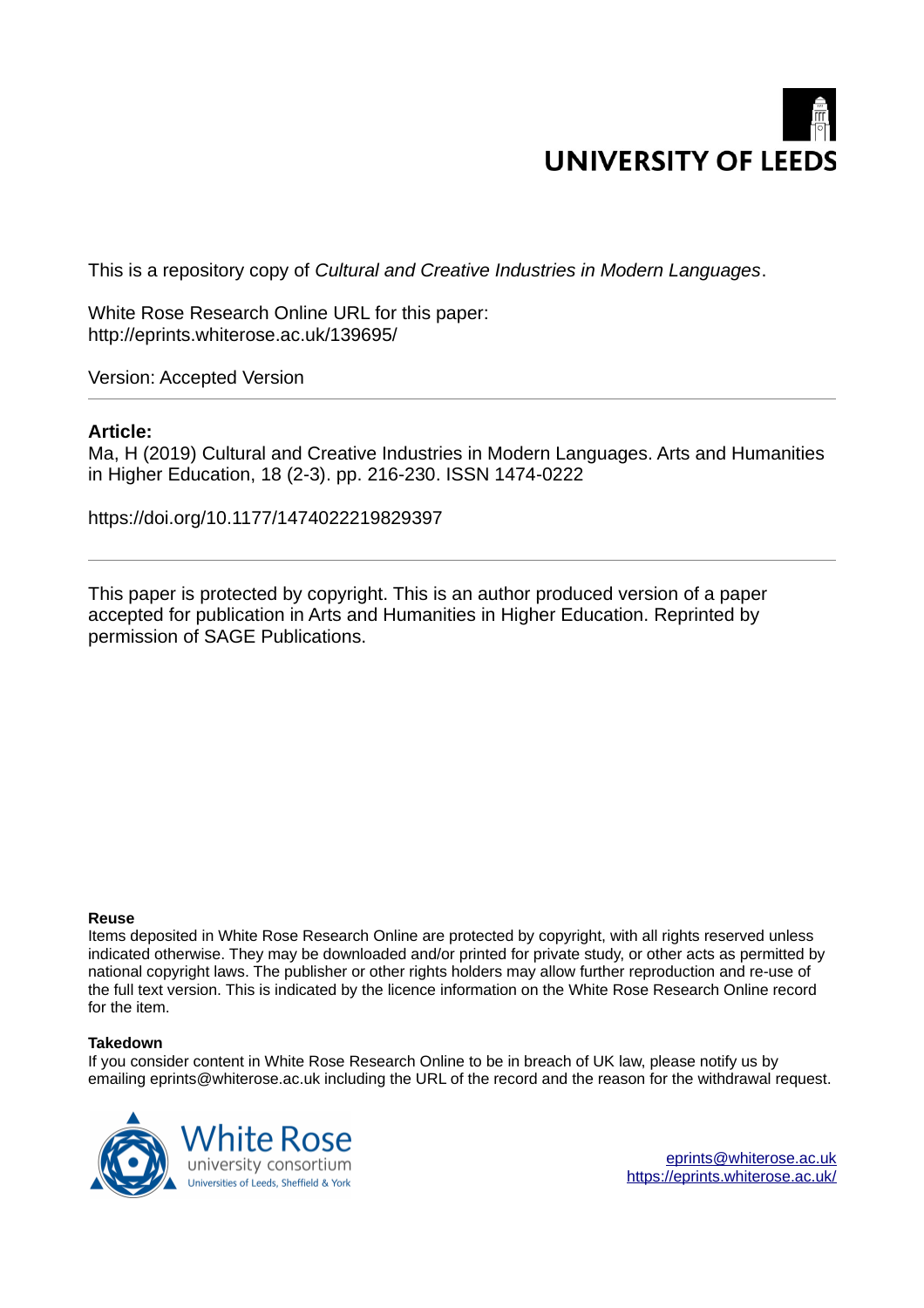## **Cultural and Creative Industries in Modern Languages**

### **Haili Ma**

#### **Abstract**:

This paper explores CCI teaching and curriculum development across disciplines, based on a case study of a newly established Cultural and Creative Industry (CCI) programme at the School of Modern Languages (MLANG), Cardiff University, UK. It illustrates how different academic values and goals influence styles of teaching and curriculum development, and it considers how this drives disciplinary evolution. As CCI increasingly attracts international students, in particular from China's middleclass market, this paper questions the direct 'import' of western CCI for Chinese students, in terms of both content relevance and programme development sustainability. This paper suggests that curriculum evolution should be viewed as key for UK HE to retain market competitiveness, especially a pending 'Brexit'.

#### **Key Words**

Cultural and Creative Industries, Modern Languages, Discipline, Value, UK, China, Teaching

#### **Part 1: Background and Theory**

In 2017, a new Cultural and Creative Industries (CCI) themed programme – the MA in Global Culture and Creativity – was proposed at the School of Modern Languages (MLANG), Cardiff University; it was then approved for September 2018 entry. This is the first CCI themed programme in the University, and sitting within a different discipline, in this case MLANG. An external advisor, (from Kings College, London) commented on the programme being 'unique' and one key factor for this unique programme was that approval success depended upon, within less than half a year, 20 enrolled students (year on year) from the partner university in China.

The Cultural and Creative Industries (CCI), as a discrete academic subject, was initially promoted in the UK in the late 1990s – initially, with reference to postindustrial city regeneration and promised economic revival. The subject first arrived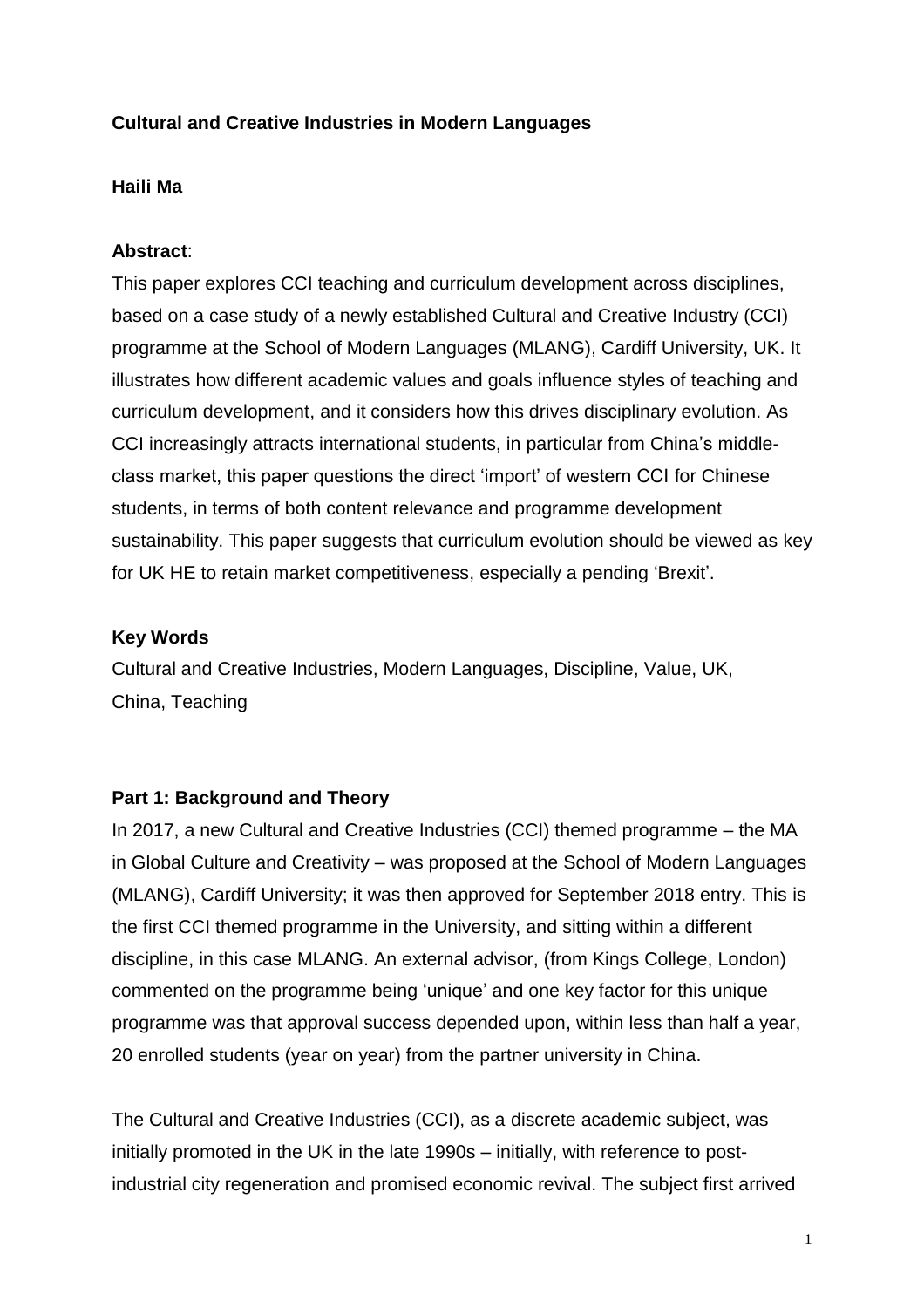in China in the early 2000s, and has since represented the fastest developing econ omic sector in China (with the Communist Party ambition of setting CCI as a pillar for China's economy by 2020). Whilst the speed and content of CCI development in Chinese Higher Education (HE) has been steady, the huge market demand and globalization means that many middle-class students are looking overseas for study opportunity, despite expensive tuition fees. As China views the UK as the 'original land of CCI', Chinese student applications for this subject across UK HE has been consistently high. CCI programmes in institutions such as Warwick, Leeds and Kings College, attract hundreds of applicants, admitting dozens of students annually and these numbers are consistently increasing. As an example, the MA Culture, Creativity and Entrepreneurship at the School of Performance and Cultural Industries, Leeds University, had close to 600 applicants by May 2018 for September entry, with a final admission of 78 students, 75 of whom are Chinese, a high number of international students obviously generate huge revenues for UK HE which increasingly encourages schools to form links with China. The new MA at Cardiff University is the first CCI themed programme to be based in a different disciplinary field, yet forge direct pedagogic connections with the education economy in China.

This paper takes an opportunity to examine the possible evolution of the CCI discipline, placing emphasis on individual staff values and goals – how, giving the fast changing geo-economic context, they may affect the development of the traditional CCI curriculum. It explores the following questions: What is the distinction of the CCI themed new postgraduate programme at MLANG, and how do individual teaching staff values and goals influence the teaching and curriculum development? How has such a programmatic evolution assisted the development of CCI as well as MLANG as disciplines? What are the characteristics of the Chinese market and how can UK HE ensure continued curriculum development and leadership so as to retain market competitiveness? This paper indicates that the pushing of disciplinary boundaries and the disciplinary evolution and associated curriculum development in CCI are essential to UK HE retaining competitiveness in an increasingly international HE market in which the CCI is an increasingly visible player.

This paper focuses on the process of curriculum design and planning of the CCI programme within MLANG following the approval process and before the teaching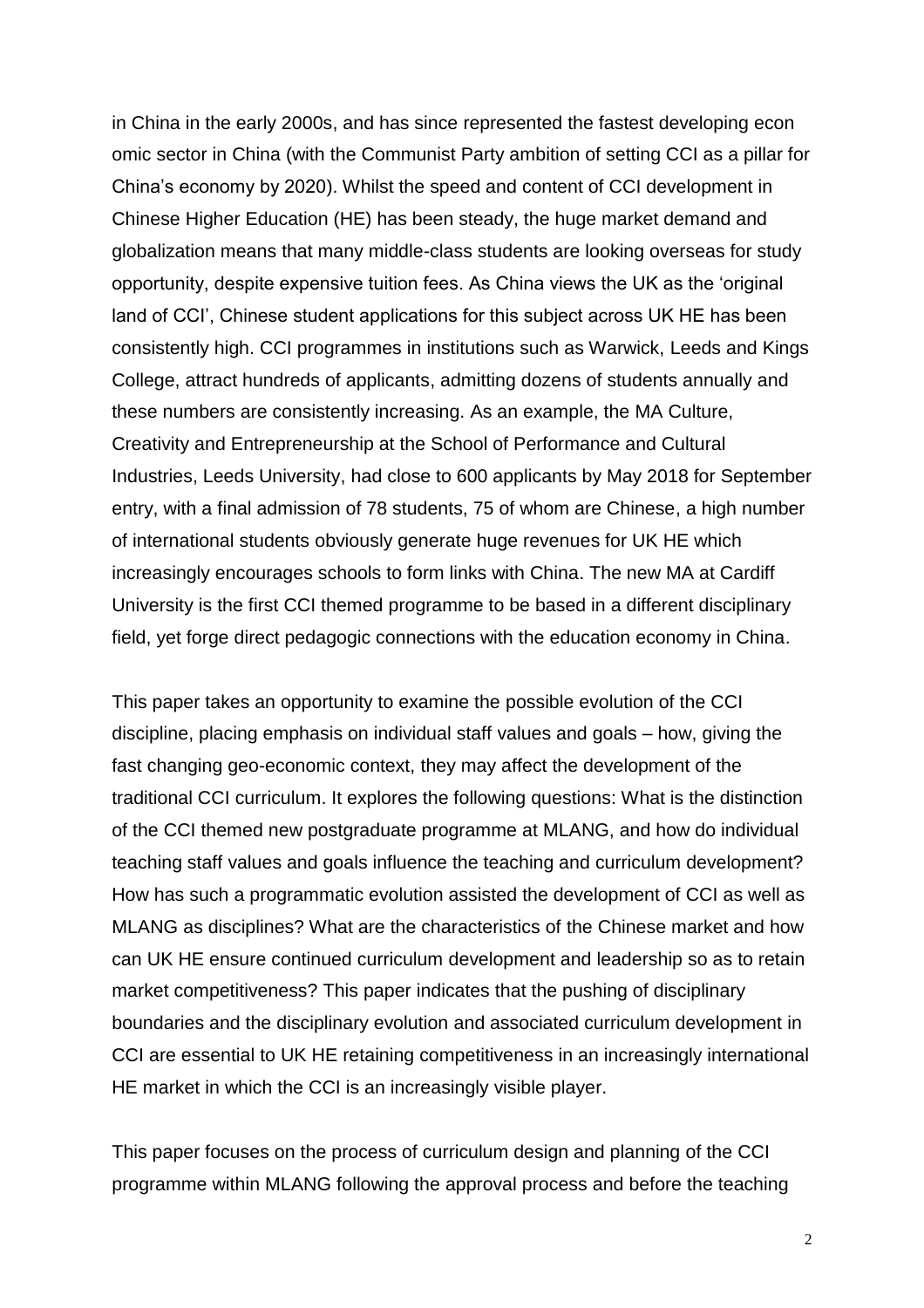and delivery of the programme. As this special edition publication focuses on CCI, its disciplinary evolution would not be repeated in this paper. The following section provides a brief explanation of the ongoing evolution of MLANG within the UK, providing readers with a background for the argument. Part 2 will focus on a theoretical analysis of how individual staff values and goals influence and drive curriculum development, contextualised within the case study of the CCI themed new MA within MLANG. This paper argues that the development of the new MA illustrates the adaptability of a discipline, in this case MLANG, for its own survival and indeed continued market competitiveness. The case study in turn reflects the possible evolution of CCI, although a relatively new subject, for its own market resistance as well as subject leadership.

The MLANG discipline evolution: When MLANG was first introduced into British universities in the early twentieth century, its disciplinary emphasis was placed on ancient languages, reflected in prestigious elite learning, curriculum content structure and pedagogical approach (Coleman 2011: 121-123). The purpose of MLANG was not for practical proficiency, as Classical Greek and Latin were not widely used in conversation, but rather for a command of the written language in all its stylistic complexity and subtlety, acquired through deductive grammar and translation, and in order to appreciate great literature in its original form. In the UK, as in the rest of Europe, a Modern Languages degree has traditionally meant a diet of literature, whether students wanted it or not. Increasingly, scholars, as well as students, questioned the necessity and effectiveness of foreign languages and subject learning through literature alone. Many scholars openly remarked that 'the teaching of literature does not do much to help students to learn the language, nor the subject' and 'student tears would not be shed if literature disappeared completely from the syllabus of most institutions of higher education' (Evans, 1988; Thody, 1990: 54).

From the 1980s, we began to see fundamental disciplinary changes and curriculum development within MLANG. Two factors contributed to such changes – the rise of poly-technic universities in the UK, which provided more vocational based programmes, and the creation of the European Single Market which allowed substantially diversified curricula. A new discipline rose rapidly within Modern Languages, namely Area Studies, permitting scholars and students to pursue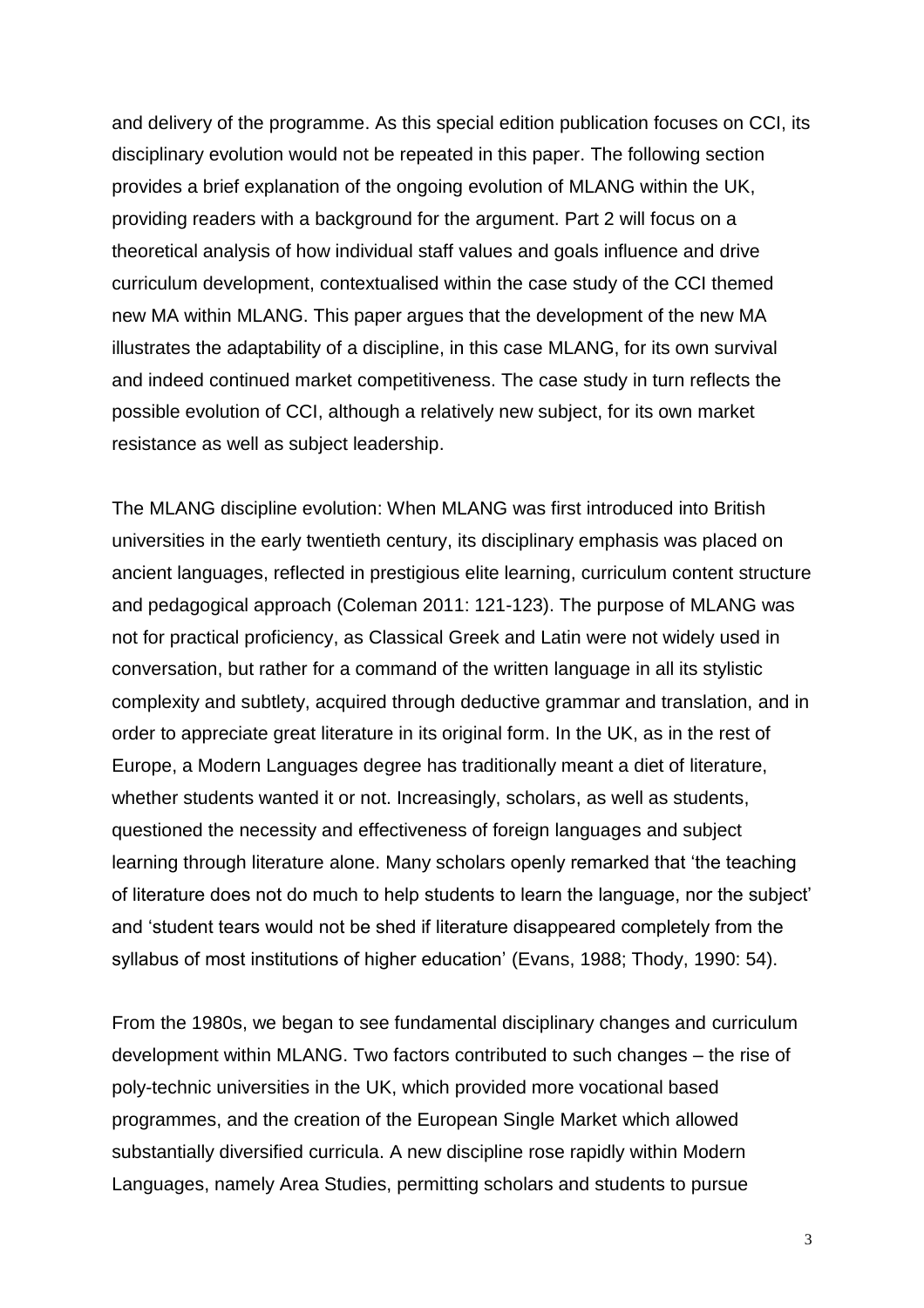linguistic and cultural knowledge of a particular region, notably European Studies, North and South American Studies, East Asian Studies, and many more. Later, Area Studies further included disciplines such as Cultural Studies and Media Studies, offering students further alternative pathways to specialize in Modern Languages (Evans, 1988: 175-177).

By the 2010s, courses bearing the label 'Modern Languages' typically combined the acquisition of a skill – proficiency in a foreign language – with an infinite range of content, extending from literature to linguistics, culture, society, history, museum studies, theatre, urban geography, politics, international relations, economics, and more. The nature of MLANG research and teaching evolved from 'an unproblematic presentation of successive centuries of literary output as the highest form of linguistic expression' to critical questioning of creative processes and of the nature of cultures and identities (Gibson-Graham 2004; Collen, 2004: 151). CCI as a discipline may be considered as being compatible to MLANG for cross disciplinary teaching, at least in theory. However, disciplinary evolution is not the reason for the swift validation of the new MA in Global Culture and Creativity. Rather, the requirements of self-survival, faced with macro political, social and economic changes was key for the MLANG discipline evolution, with a focus on the Chinese market.

Rising national xenophobia, sometimes actively promoted by UK media, accompanied a diminution and finally a collapse in the numbers of young people seeking to study for a degree in Modern Languages (Collen 2004: 151-152). Throughout the early 2000s, departmental closures had accentuated the concentration of provision: a quarter of all specialist language students are now found in just five (UK) universities (Kelly and Jones, 2003: 24). MLANG has since continued to suffer from aggravated nationwide departmental closure and staff redundancy. Compulsory tuition fee implementation in 2015 and the vote for Brexit in 2016 further worsened recruitment for MLANG, which has been greatly dependent on the European Community Action Scheme for the Mobility of University Students (ERASMA)<sup>1</sup> for student recruitment and exchange. The latest event was the 2017

ׇ֬֒

<sup>&</sup>lt;sup>1</sup> The Erasmus programme (European Community Action Scheme for the Mobility of University Students is a European Union (EU) student exchange programme established in 1987. From January 2014, a new programme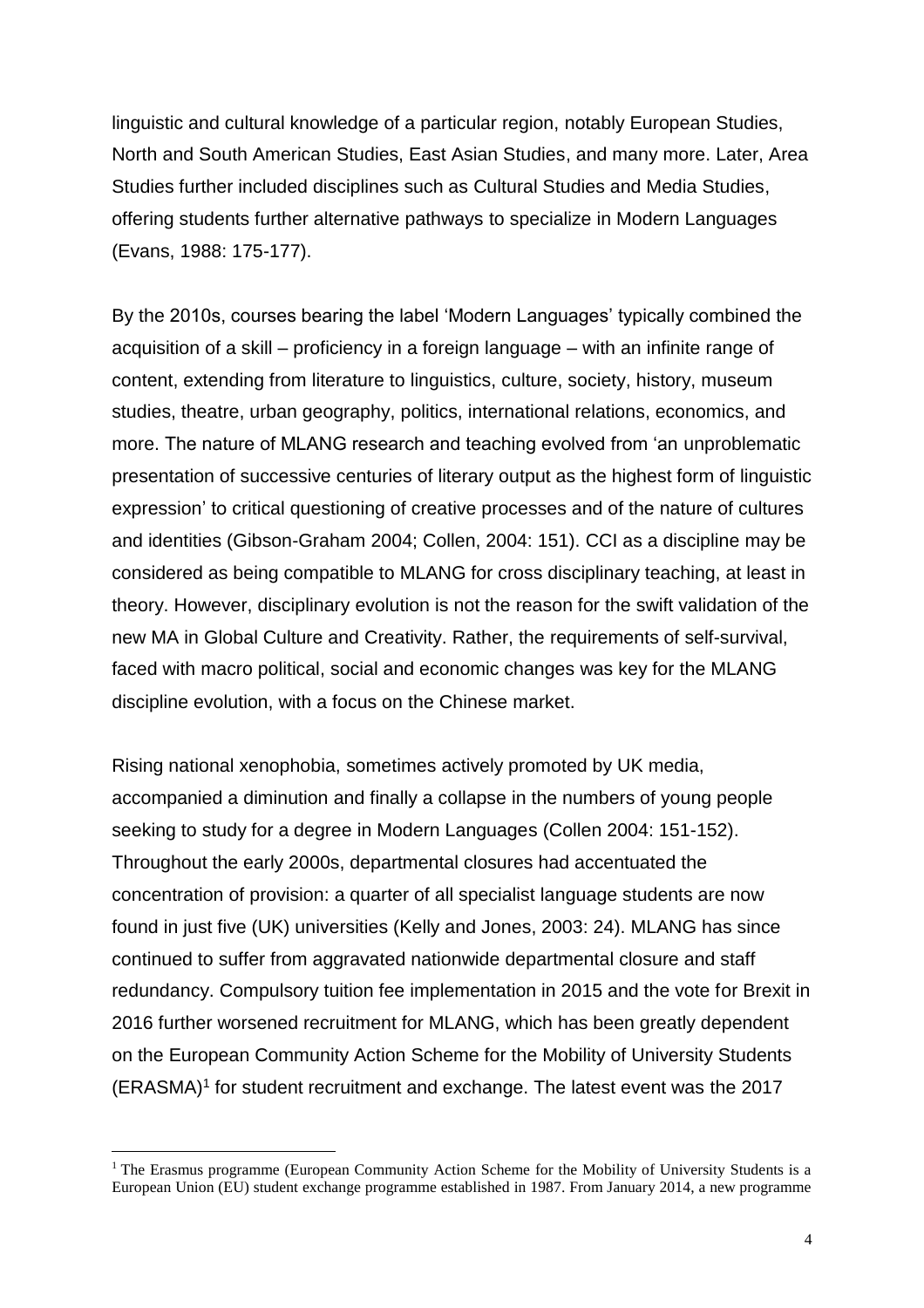MLANG staffing cuts at Manchester University, which further accentuates the uncertainty of MLANGs very existence across UK HE and the urgent need of programme development for its own survival (Rawlinson 2017).

In early 2017 at Cardiff University, MLANG closed its long-standing MA in European Studies, as a University led strategic move following the UK Brexit vote. The closure of the MA in European Studies left the school with only one MA – Translation Studies – and a cohort of teaching and research staff from Area Studies facing increasing pressure to reinvent themselves or face increasing job insecurity. It was against this background that the new CCI programme, Global Culture and Creativity, was viewed as timely and promising and not just for staff survival but for the promising global recruitment market which it presented, namely China. The undertaking of a CCI themed programme within a very different discipline, such as MLANG, provided a rare opportunity to explore possible fundamental CCI curriculum modification across disciplines and how a coherent curriculum design and delivery may be ensured. Part 2 will articulate theories of cross disciplinary teaching and how staff values and goals influence curriculum development. The case study used to contextualise the theory focuses on the process of curriculum design and planning of the CCI programme following the approval process and before the actual teaching and delivery of the programme. It suggests that individual staff values and goals are indeed the driving force of curriculum evolution, which altered the original design of conventional CCI. Such evolution can be viewed as a necessity of survival as well as opening up possible channels for MLANG as well as CCI subject development.

# **Part 2: New CCI in MLANG, Cross-disciplinary teaching and curriculum development**

Theory on Staff Value and Curriculum Development: Limited research on crossdisciplinary teaching, or teaching style and methodological difference within the same discipline, has been conducted in UK Higher Education (Neumann 2001, Hativa, 1997; Quinlan, 1997; Hativa & Marincovich, 1995; Dunkin, 1986). In the early 1990s, the American Association of Higher Education (AAHE) was the first to

ׇ֬֒

named Erasmus+, or Erasmus Plus, was launched, which combines all the EU's current schemes for education, training, youth and sport.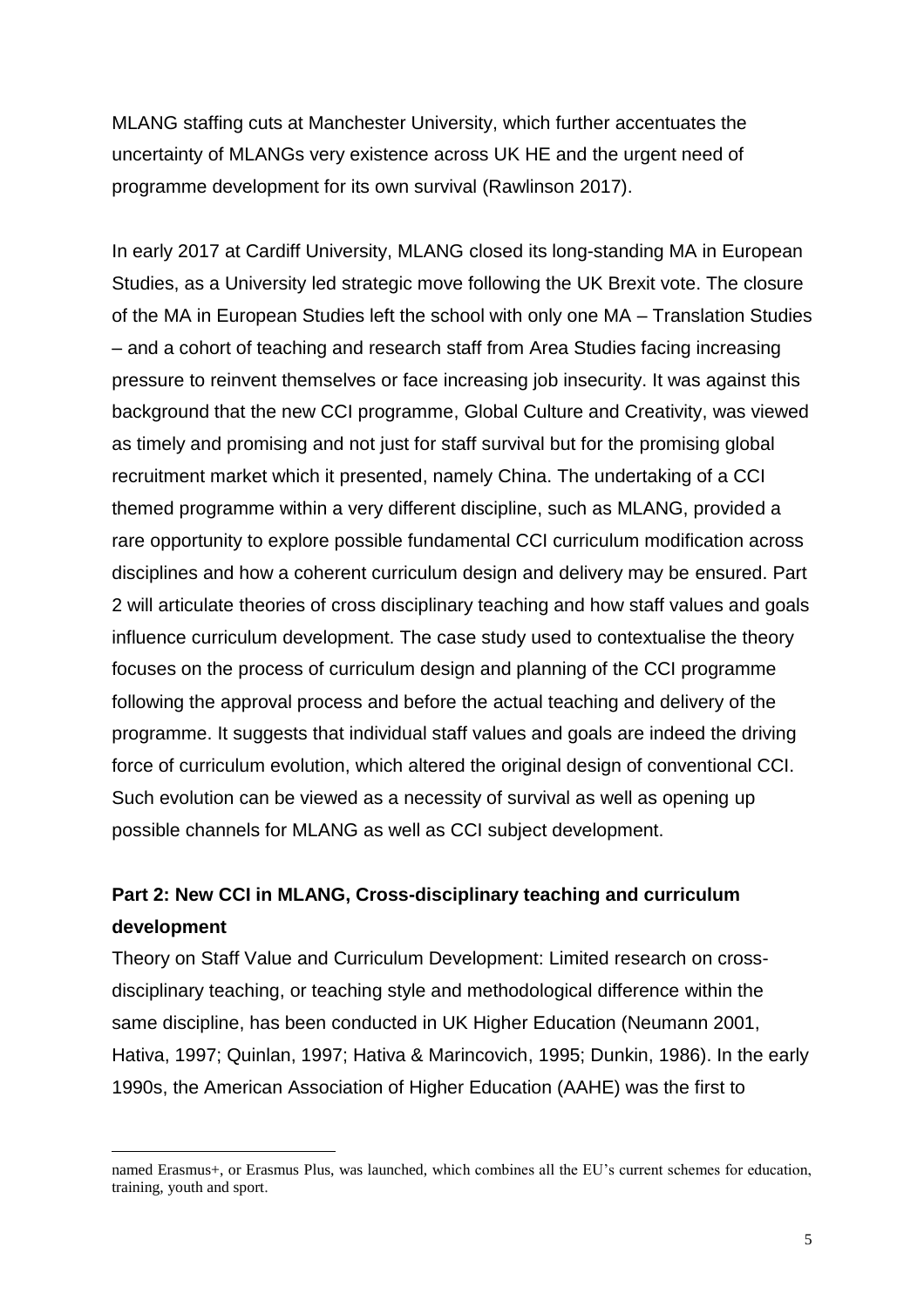compile teaching portfolios examining generic aspects of teaching in ways quite specific to the discipline and possible different pedagogical approaches and is regarded as the starting point for recognition of teaching variation across different disciplines, as well as within the same discipline (Neumann 2001: 136). It has since become increasingly important to explore the subtleties and complexities of teaching in specific disciplinary contexts, from which to form a picture of the nature of teaching, the processes used and teaching and learning outcomes (Anderson, 1993; Edgerton, Hutchings & Quinlan, 1991).

The most influential research on cross-disciplinary teaching is Becher's (1989, 1994) study in UK and US universities. Becher highlights that the differences spent on teaching approaches, both cross-disciplinary as well as within the same discipline, are due to the disciplines involving knowledge of the culture and context. Here it becomes apparent that paradigm status and specificity of language, as an understanding of teaching processes, and the varied attitudes of academics about teaching, affect educational goals, values, philosophies and orientations. Lenze (1995), for example, undertook a three-year case-study of four Spanish and linguistics academics. She found that two core disciplinary concepts, argumentation in linguistics and production in Spanish, explained much of their knowledge of teaching and threw light on their actions, thinking and discussion about teaching. On the one hand, the Spanish academics' concept of production centred on action, and thus they were predisposed to develop knowledge of instructional strategies to move students toward participation. On the other hand, the concept of argumentation in linguistics centred on logic and theory. Given their students' lack of knowledge about empirical, analytical and theoretical ideas, the linguistics academics were predisposed to focus on knowledge of students' preconceptions and misunderstandings. Thus, faculty in the two disciplines developed knowledge of equally important but quite different aspects of teaching (p. 69).

Further detailed research was carried out by Quinlan (1997) who argued that academics teaching on the same discipline hold different educational beliefs and consequently place different goals in their courses, teaching styles and curriculum development and assessment. One of the case studies was of two UK history academics' educational beliefs about teaching the same discipline – history. She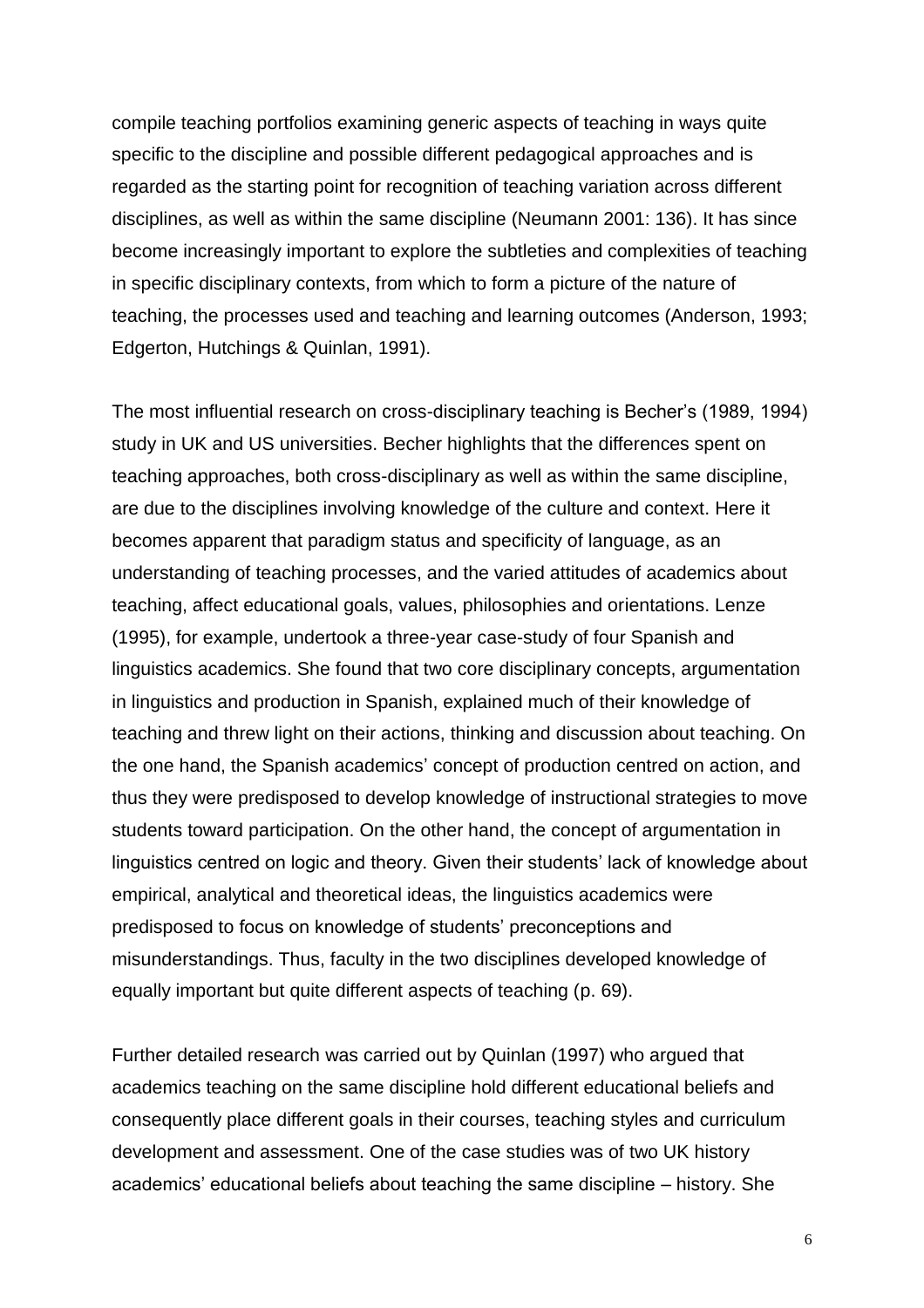found that the two academics held different views of the same discipline: one teaches history as a process of interpreting facts whilst the other develops history lessons as the story of people's lives. Consequently, the two academics emphasised different goals in their courses, had teaching styles and curriculum development reflecting their own educational beliefs, and assessment consistently reflected their individual principles and goals.

CCI within MLANG, curriculum evolution**:** In early 2017, the process of detailed curriculum development and associated teaching team formation was underway, preparing for a September 2018 student entry. A team of teaching staff with mixed backgrounds of Area Studies were approached, which included a wide range of expertise from cultural studies, political economy, international development, literature, music, theatre as well as museum studies, with regional focuses including Europe, China, Japan, Hispanic regions and Africa. The programme, focusing upon 'critical questioning of creative processes and of the nature of cultures and identities', aimed to play to the very strengths of the school, which is exactly what Area Studies in MLANG has evolved into over the years (Collen, 2004: 151). In addition, many staff members had existing industrial links with companies such as Welsh National Opera, BBC and the Welsh National Museum as well as international industrial links across the world. The programme itself provides CCI with a distinct curriculum profile and offers graduates a global perspective.

The core module spans for one-year, further playing to the advantage of the School, where the delivery methods emphasise that students are highly encouraged to identify their research subject area from a transnational, cross-themed approach. This embraces theories including culture industry (Adorno), cultural production and consumption (Becker, Bourdieu), creative economy (Howkins) and creative class (Florida). Further literature and cultural theories are to be expanded in subject studies, which are delivered through a series of six themed lectures: cultural policy, aesthetics, publishing house, museum, theatre/performing arts and digital media. It aims to assist students in grasping key theories in literature and cultural studies, whilst contextualising theories through a practical research experience in a global context. This below is the weekly itinerary: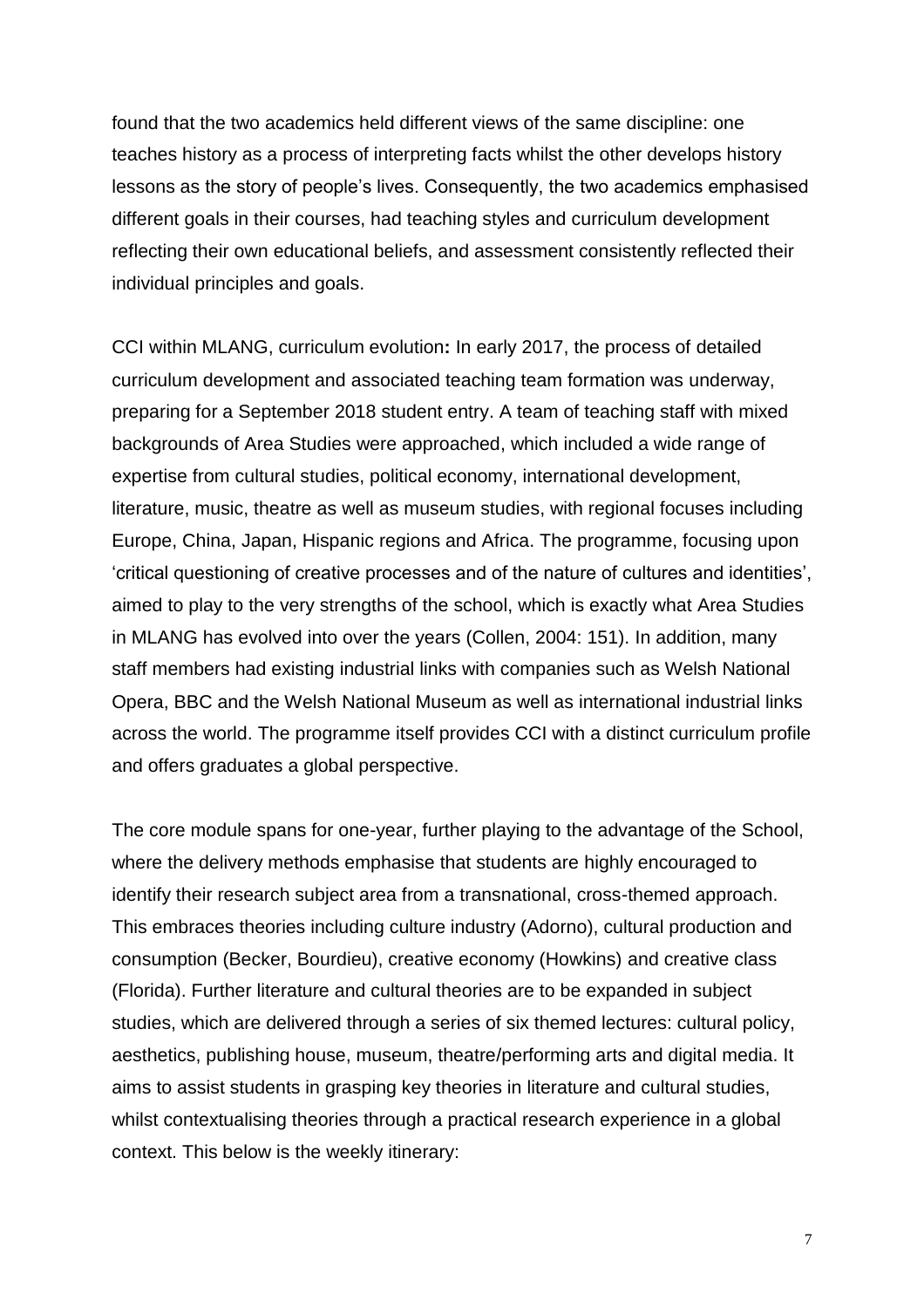Week 1 *–* 3 Introduction and Theories, Cultural Industries to the Creative Economy

Week 4 *–* 6 Cultural policy/ideology

Week 7 *–* 9 Digital Media and technology (from Japan to BBC)

Week 10 – 12 Publishing Industries (identity and representation between East and West through comic books)

Week 13 *–* 15 Museum/gallery/photography (people and creativity in world visual arts)

Week 16 *–* 18 Performing arts/music industries (from Italian opera to Chinese opera, class and expression)

Week 19 *–* 21 Aesthetics economy (The concept of beauty in post-colonial and global context)

Week 22 *–* 23 Conclusion and Revision

Under each section listed, there is a team of two to three staff with relevant research and teaching backgrounds, delivering the lectures. For example, in Cultural Policy and Ideology, the teaching team is formed by three colleagues specializing in Marxist Theories in Italian Studies and Germany studies; and UK Foreign Policy in African studies. In the Museum/gallery sector, nominated staff work in museum/gallery, visual arts culture in France and post-colonial regions. That is to say, to fit in with MLANG disciplines of 'critical questioning of creative processes and of the nature of cultures and identities', this particular team will not only provide students with basic theoretical understanding of particular subjects, but a great opportunity for students to understand CCI in an international context.

Whilst the initial programme proposal and writing was provided by the author, who has a CCI training background, when it comes to planning of detailed teaching, individual staff values and beliefs, based on their own teaching experience, begin to alter and reshape curriculum content. The process becomes a negotiation and as such, a distinct CCI/MLANG programme emerged.

Theories or research methodology: Group teaching is a normal practice within many programmes and modules. As such, each week or each 2-3 weeks, a different member of staff takes over a period of teaching. Usually, shared expertise and teaching resource ensures that students obtain a maximized learning outcome. As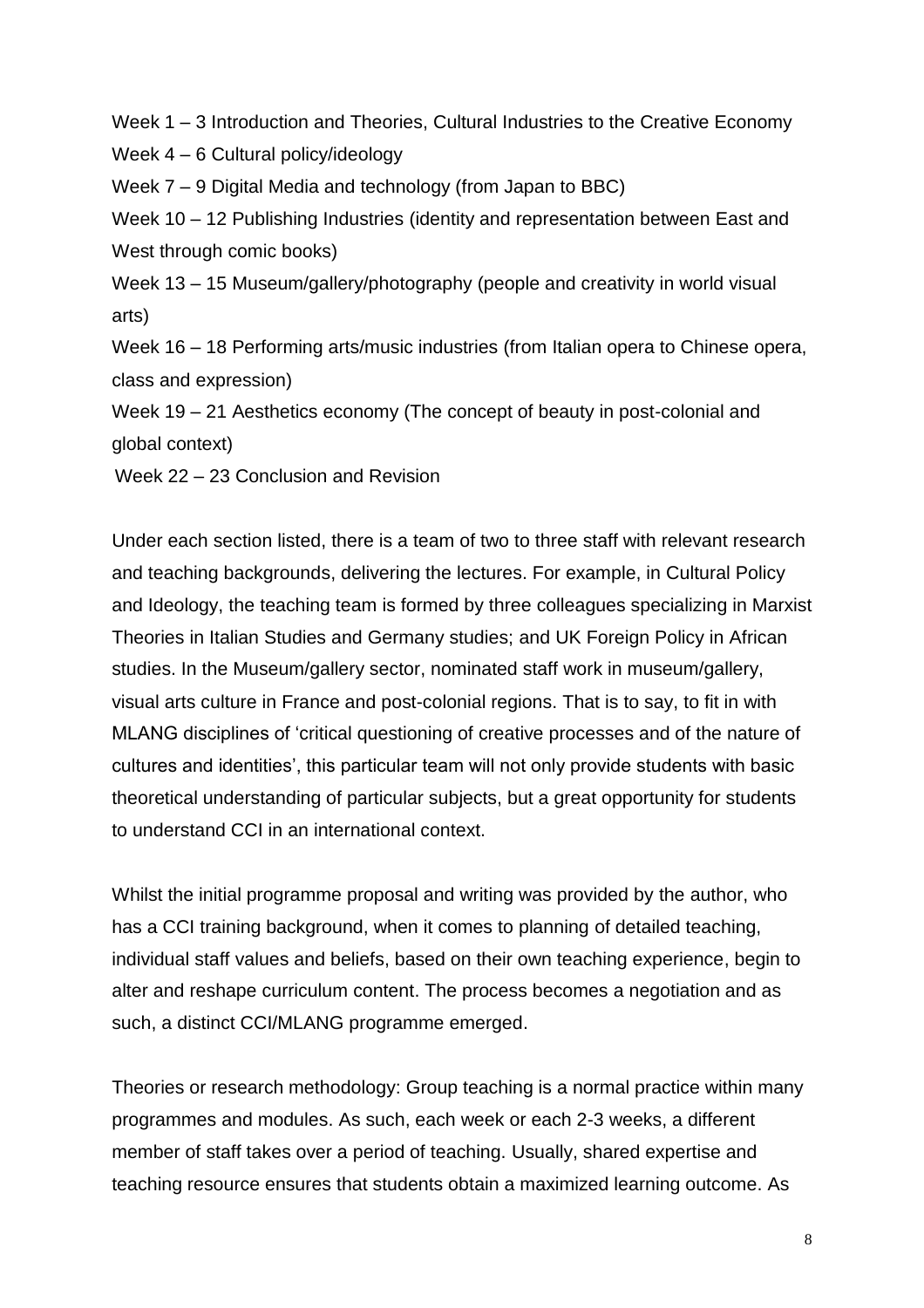this is the first CCI established within MLANG, the subject will depend on staff specialisms and the area of his/her discipline and teaching profile. Different individual values and beliefs, as well as their interpretation of CCI, become key in shaping the teaching plan and curriculum development. We will first examine one of the compulsory modules on Research Methods.

In this group there are three teaching members, all specialise in Area Studies, one in German, one in Italian and another in African Studies. In the process of teaching plan, a Research Methods module is proposed, which is written by teaching staff based on the previously run module of the same title from the closed MA European Studies. The module reads as below:

Drawing on classical as well as contemporary texts, each seminar explores the historical trajectory and controversial nature of key theoretical notions such as 'objectivity' and the 'unconscious' with regard to their conceptual validity, methodological usefulness and political implications. In doing so, this module raises the awareness of the deep structural connotations of contemporary debates in the humanities and social sciences, thus facilitating your critical engagement with the materials explored in a variety of contexts during the course of your postgraduate studies in the Cardiff.

Week 1 Introduction Week 2 What is Objectivity? Week 3 What is the Unconscious? Week 4 What is Discourse? Week 5 What is Ideology? Week 6 What is Power? Week 7 What is Capitalism? Week 8 Revision: interdisciplinary perspectives

Although 'social sciences' and 'interdisciplinary' are key words used, there is little social science training by the staff themselves, through conducting interviews, field trips, discussion groups, and so on. The Research Methods is very much centred upon text-based literature reviews and epistemological training. Some of the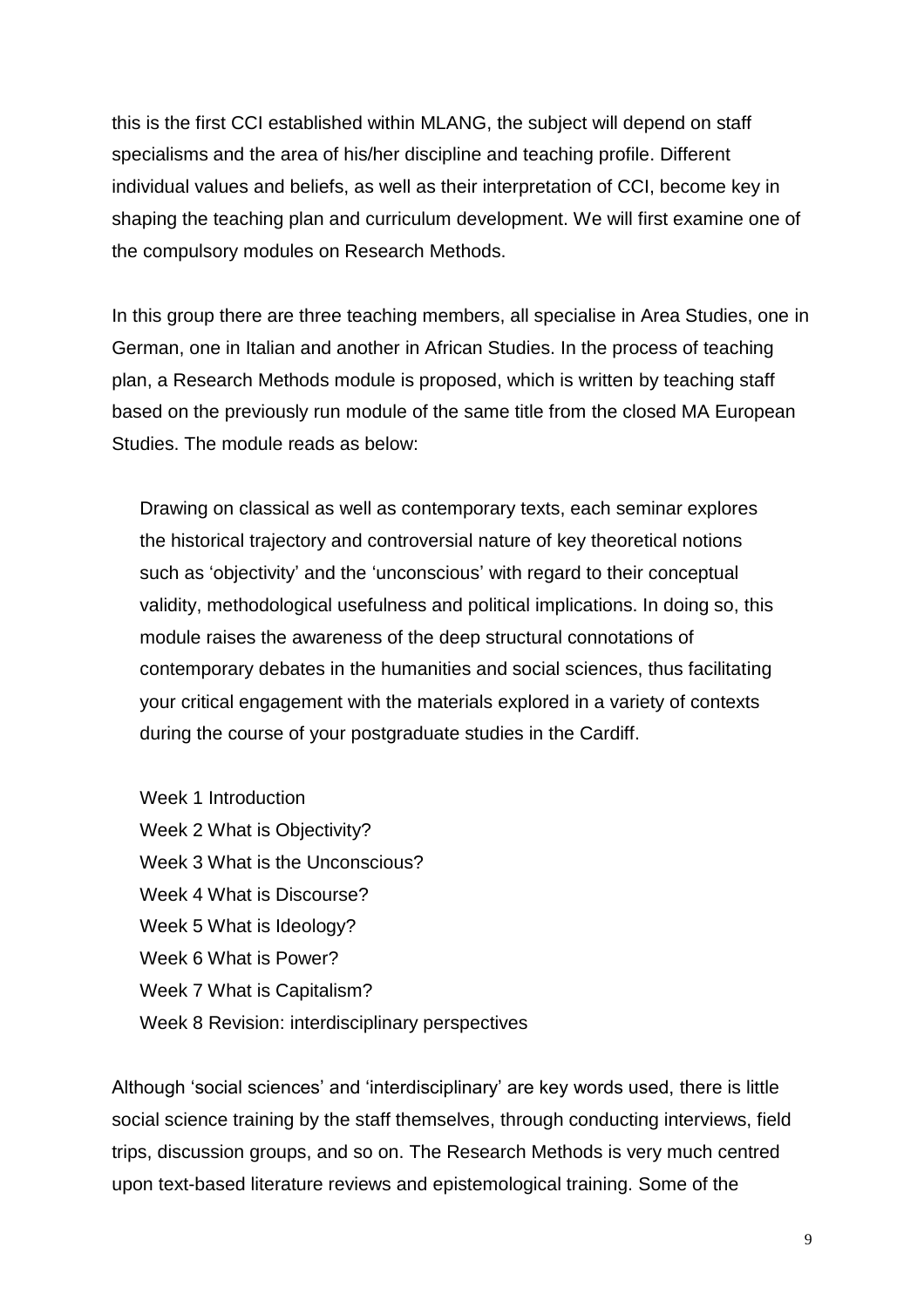essential elements of research within CCI include data collection, field research and industrial experience which are not represented in this Research Methodology. When probed further, this module is designed and developed by the two Area Studies staff in German and Italian Studies who have strong beliefs in Marxism and discipline training in such ideology. Such values and beliefs are then written into the discussed module and had been taught in the MA European Studies for many years.

When such a 'default' was pointed out to the group teaching team, the third member who is also within Area Studies specialising in Foreign Policy, proposed to adjust the module and it was rewritten as below:

The course runs across both semesters and aims to provide students with a set of academic research skills in order to provide a toolbox of research methods for use in various aspects. This module corresponds with the core teaching module Global Culture and Creativity but develops students' independent learning skills and maximizes the learning outcome. At MA level, students are expected to adopt the skills of independent researchers and to work collaboratively with others, using a range of media and library resources. In the first semester students will develop their academic writing and literature review skills and identify their research interest. At the beginning of the second semester, students must submit applications to apply for internships. The second semester will develop student skills in writing research plans and research essays according to their particular research interest. Comparative studies on a theme across nations are particularly encouraged (for example, Spanish theatre and Chinese theatre; Japanese aesthetics and French aesthetics etc.) This process is to fully prepare students with the skills and knowledge to write up their final research dissertation.

- Week 1 *–* 3 Academic Writing, skills and practice
- Week 4 *–* 6 What is a literature review?
- Week 7 *–* 9 Assessing and evaluating sources
- Week 10 12 Shaping hypotheses and testing against the literature
- Week 13 *–* 15 Approach to quantitative research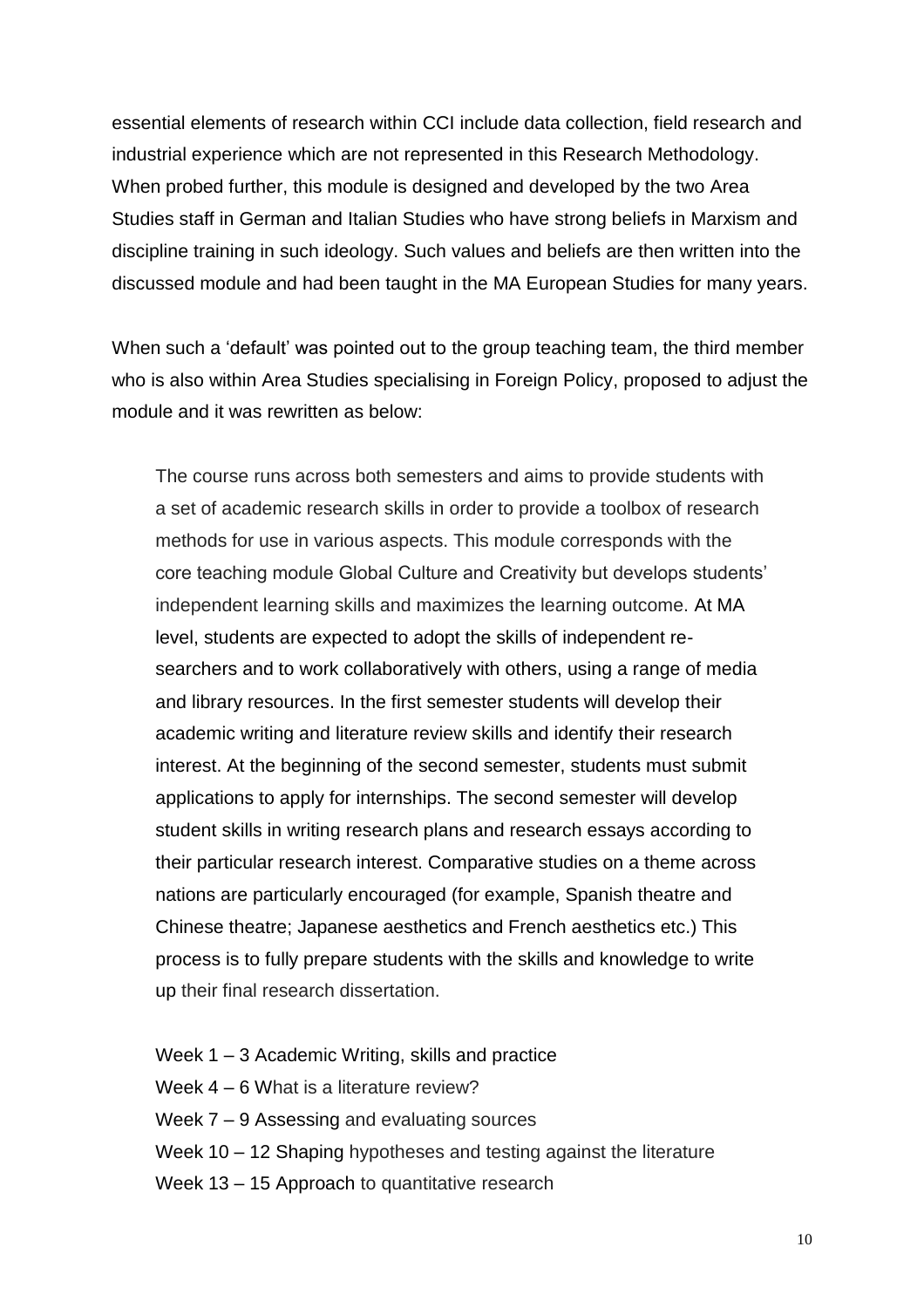Week 16 *–* 18 Theories in qualitative research Week 19 – 21 Framing a hypothesis theoretically Week 22 *–* 23 Dissertation, theories and methodology

This new module design enables CCI students to gain first hand industrial experience within the research methods programme, this time bringing arts humanities and social sciences methodologies together. Such curriculum rewriting is again led by the individual colleague's personal value and understanding of this particular module. While none of the staff are trained specifically in CCI, their module proposals vary distinctly with regards to implementation with a CCI focus and are very much based on their individual values and their personal interpretations of the subject and the module requirements.

Literary production vs. cultural production: At MLANG, staff in Area Studies have for many years established excellent industrial links with local cultural partners, including the BBC, National Theatre, Museums, and others. Yet, the approach to industrial links again very much depends on individual staff value and beliefs. For example, the team of three members of staff working under the sub-section of Performing Arts all studied in the genre of performing arts, theatre, and music. Whilst all work with the Welsh Opera House, each hold individual values and interpretations of performing arts, and their teaching reflects such difference: one focuses on opera script translation and translation equipment; the second examines the organizational structure and arts management; the third works on processes of cultural production and consumption.

Such diverse approaches enrich the curriculum and in fact allows the CCI theme to be evolved outside conventional teaching trends: instead of focusing on conventional production and consumption of cultural goods, the new CCI curriculum expands to include literacy text, museum artefacts, as well as arts management, production and audience. This new 'force' expands CCI teaching and learning to include both literary products as well as culture products. Such approach brought a new perspective into CCI teaching content, as well as to MLANG, which would not have been possible had it not have been established across disciplines. Individual staff values and goals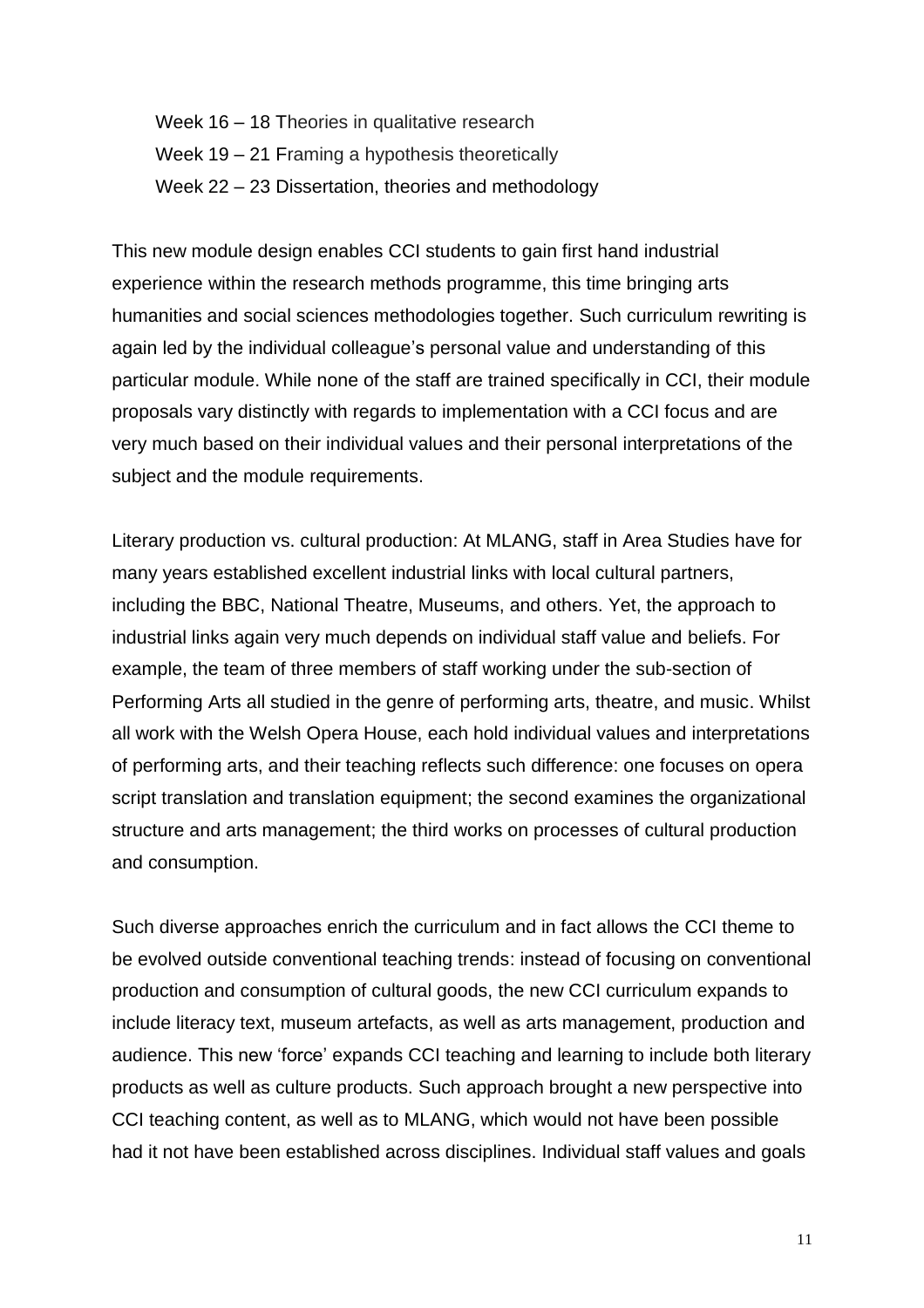play a crucial role in pushing such cross disciplinary teaching and curriculum development.

Translation as further curriculum development: What has further made this new MA distinct from a conventional CCI teaching curriculum and approach is its optional modules. There were available optional modules from the closing MA in European Studies including a module titled European and Globalization. However, the school requested all optional modules to be chosen from the established MA in Translation Studies as a priority. Included optional modules are: Theory of Translation; Translation and Cultures, Translation and Creative Practice.

Whilst such arbitrary selection appears to be rigid, in real curriculum development, again individual staff bring their own interpretations to the field of 'translation'. Module leaders who specialise in Translation argued relentlessly that they do not work merely on 'translation'. Instead, they work on cultural studies. Translation is to allow staff to develop cross-cultural communication rather than direct linguistic translation. In this way, staff argue, Translation optional modules complement the CCI theme of the new MA Global Culture and Creativity. If we say that group taught individual core modules bear the challenges of bringing differences of teaching across disciplines (CCI and MLANG), as well as differences within one discipline (music as translation or music as management production) the optional modules further reflect how much individual values and beliefs drive the articulation and development of modules and programme curriculum as a whole. Through the rearticulation and re-interpretation of Translation Studies, driven by individual members of staff, the optional modules do compliment the MA programme and allowed the evolution of the CCI and MLANG disciplines.

The above three examples highlight teaching values and goal differences across disciplines, as well as within the same discipline, and how such variations affect teaching plans and curriculum development. In this case, the new MA programme was originally written for approval panel purposes by one staff member who had CCI training and provided the course with a conventional CCI theme, value and teaching orientation of cultural production and consumption. In the post-approval stage, through the process of detailed teaching preparation and curriculum development, its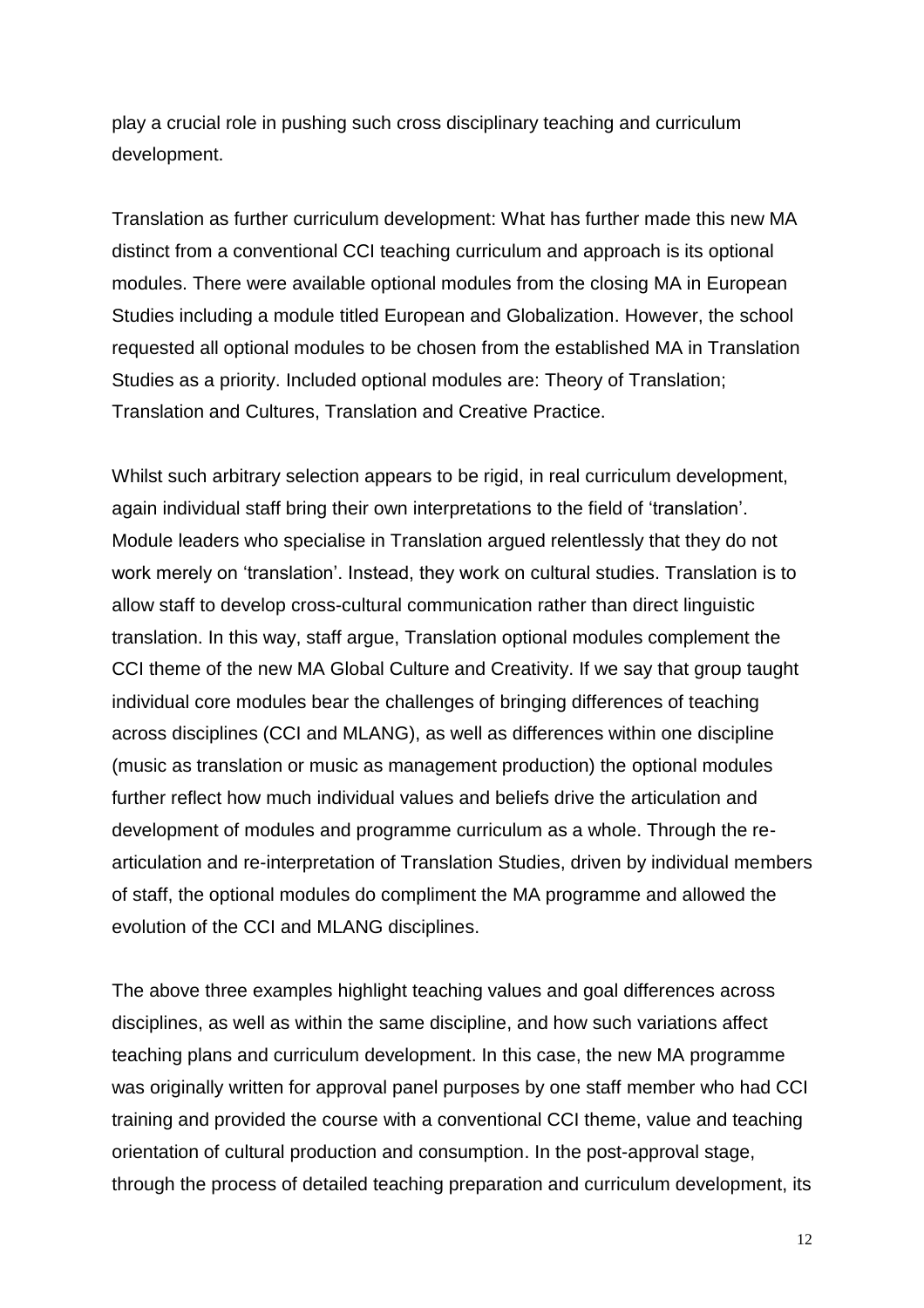nature gradually altered into a distinct MA of production and consumption not only on cultural artefacts, but also literary goods and cross-cultural communication. This transformation has broadened the CCI theme and how the programme could offer students a more diverse sector of culture and creativity. The outcome is achieved through the process of group-teaching single modules, within which high numbers of individual staff bring their own values and goals in articulating their interpretation of CCI as a discipline. What we see in the end is a new innovative CCI theme, which has been broadened to cultural as well as literary production, consumption and communication in global contexts. Such CCI evolution suits participating staff values, goals of individual research and teaching on Area Studies within MLANG.

#### **Part 3: Chinese middle-class students, new global expectations**

This last section of the paper discusses the rising Chinese middle-class and higher education, with an emphasis placed on the concept and practice of cultural learning development and increased CCI expectations. The purpose of the discussion is to further articulate the necessity of curriculum development in assisting international student expectations and learning outcomes, with the focus of the discussion placed on China.

The desire of the Chinese for overseas studies is intricately linked to the rapidly rising Chinese middle-class. The concept of the 'middle-class' is very much part of a western discourse and scholars are still debating how to quantify the Chinese middle-class, as there has been an uneven formation of economic, social and cultural as well as political capital accounts. What scholars do agree on is that Chinese university graduates, with their high educational capital and potentially high economic earning power, are generally regarded as the backbone of the Chinese middle-class (Goodman, 1998; Hulme, 2014; Li, 2010). From 1978 to 2004, enrolment numbers in Chinese colleges and universities grew sharply, and the total nearly tripled from 1999 to 2003 (Yusuf and Kaoru, 2006). According to surveys conducted by the Chinese Academy of Social Sciences, the first generation of the middle-class emerged in 2000 and accounted for 15% of the total population of China. The figure had risen to 23% by 2006 and 30% by 2010 (Chen, 2013; Chen and Lu, 2011; Kharas and Gertz, 2010; Tomba, 2009). Economists forecast that the size of the middle class will reach 74% by 2030 (Kharas and Gertz, 2010: 43). This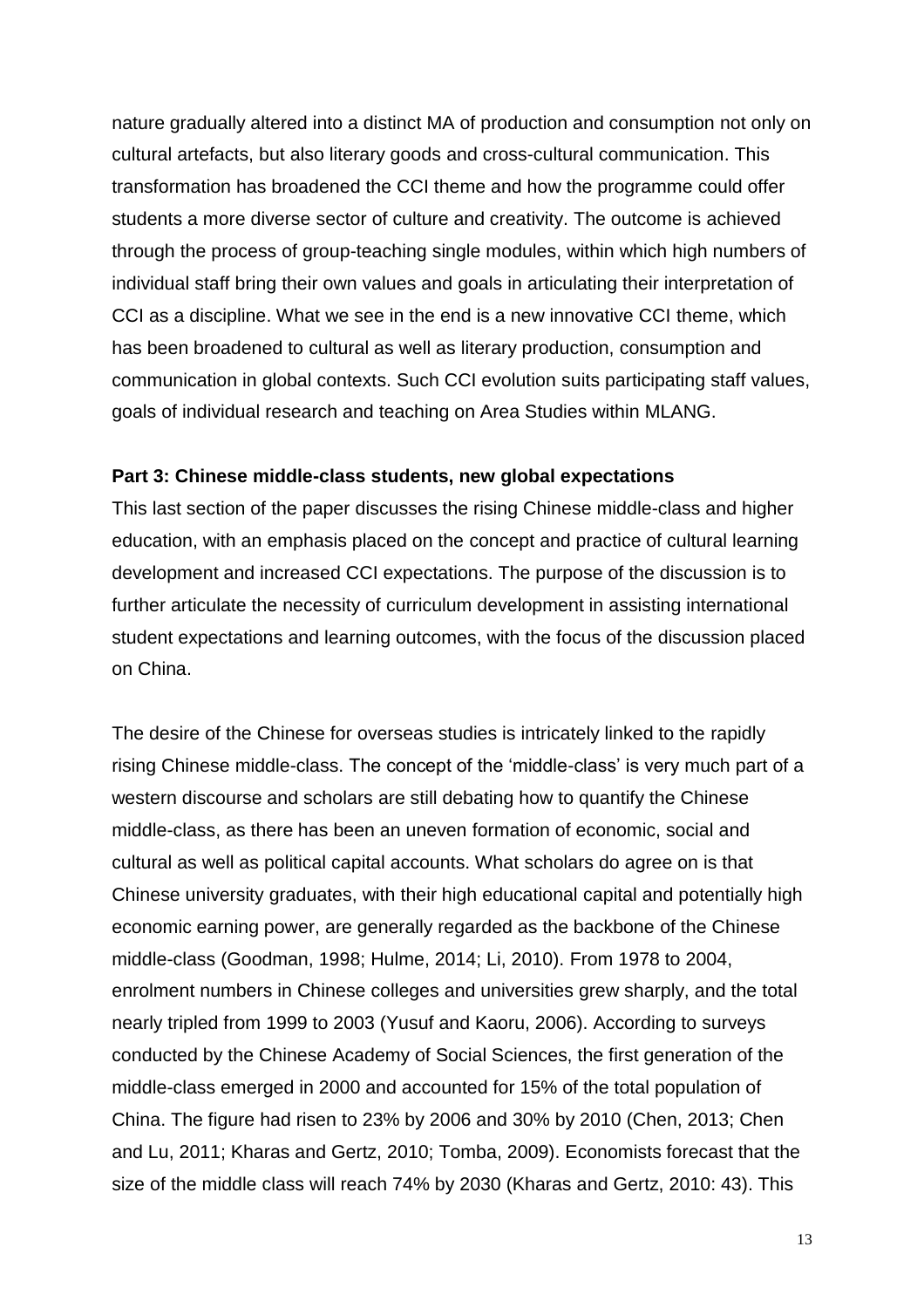middle class, mostly with an overseas educational background, is the backbone to China's ambitions for global economic development and soft power insertion.

Despite their high levels of education and potential economic capitals, this new middle-class displayed a general lack of cultural capital and associated cultural distinction (Andreas, 2009; Kraus, 1989). Researchers have highlighted that the emerging middle-class' conspicuous consumption behavior, focuses mainly on western products and cultural goods, ranging from luxury international brands to Hollywood films (Tsai et al., 2013; Zhu and Berry, 2009: 12). Since the early 21<sup>st</sup> century the discourse and practice of cultural and creative industries rose with huge popularity and is set as one of China's pillar economies by 2020. The UK has long been regarded as the 'original land of CCI', UK has remained the most popular CCI destination for Chinese middle-class students to study the subject on culture, cultural and creative industries. Chinese students consistently provide the highest recruitment numbers for CCI within UK HE, and the trend seems to be continuous and promising. However, changes are underway which are influencing the expectation of students learning overseas.

UK CCI teaching and curriculum has been developed against its unique postindustrial social, political and economic conditions. As most Chinese students have very little UK historical background knowledge, it is extremely difficult to fully contextualise CCI within an extremely tight one year period of master's study. In addition, UK CCI has close links with local industry and community which are meant to be an advantage to CCI subject development. To international students such as the Chinese, many having never previously left China or visited the UK until commencing their master's study, there is extremely limited local knowledge or association with a local community and little understanding of social, political and economic evolution, which are key to contextualize CCI. Meanwhile, nearly all UK CCI teaching staff are British and consequently, staff values and goals remain mostly focused on the local community and immediate regional development within the UK.

Within their one year UK based CCI masters programme, Chinese students mostly manage to merely 'copy and paste' theories into their one long thesis, which many see as their ultimate goal of UK learning. There is consistent rising concern, both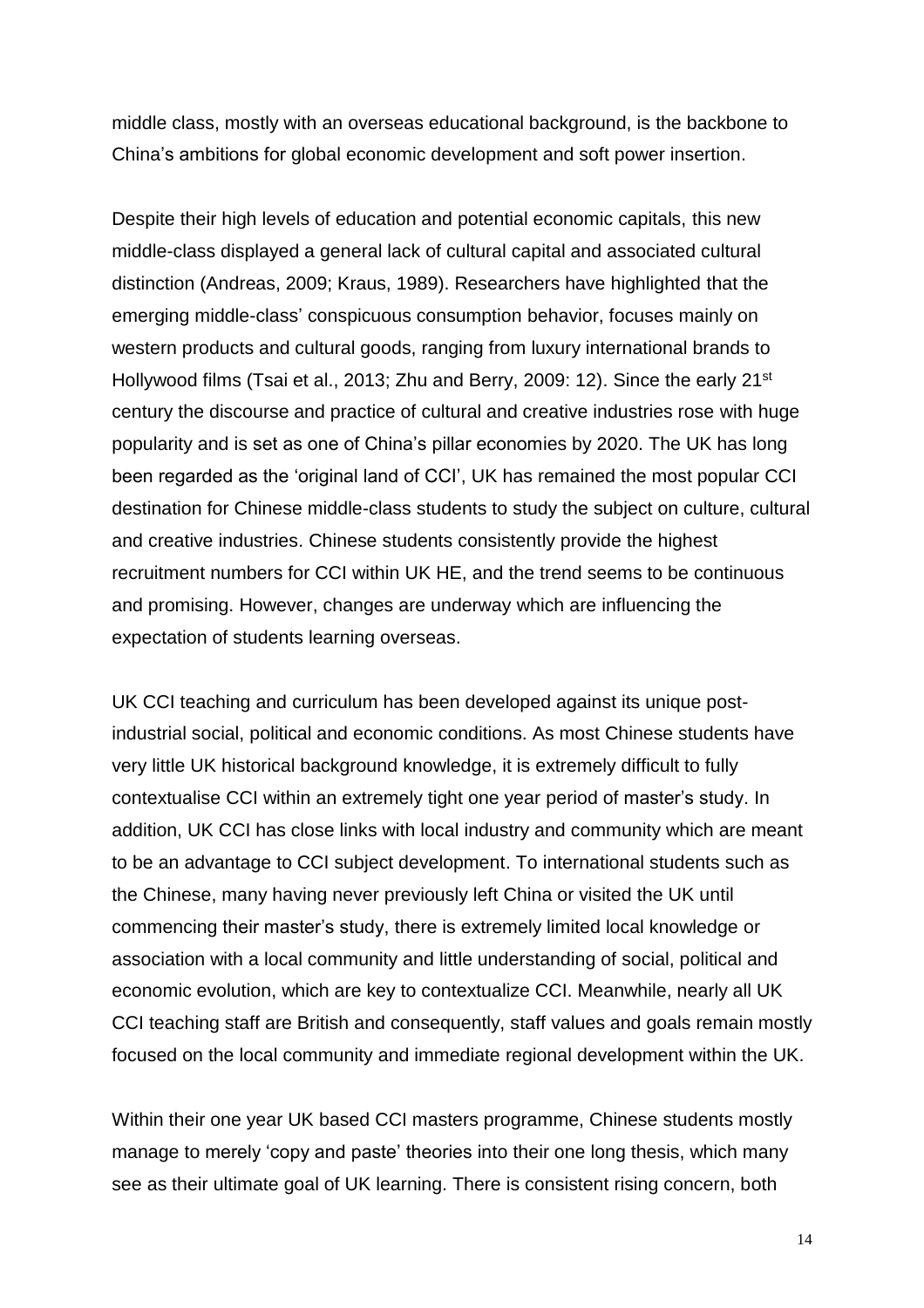from teaching staff and the students themselves, regarding the learning of the CCI evolved in Western social, political and economic conditions without some contextualized appreciation of how theory may be applicable to the differing sociopolitical climates within home countries. The most widely and increasing circulated criticism within China towards overseas returnees is that they, to paraphrase, "bring back useless theories which could not be applied to Chinese conditions". Such mismatched learning expectation and learning outcomes, from Chinese students within UK HE, continues to develop anxieties from both the middle-class students and the Chinese government.

In recent years, we see China's tightened ideological insertion, reflected precisely on CCI development. In 2014, President Xi Jinpin's inaugural speech 'Beijing talks on literature and art', emphasised that future China cultural and creative industries development is to be placed on traditional Chinese arts (South China Post, 2015). Students are increasingly more aware of the possible incompatibility of Western learning and home country local contextualisation. Whilst students in the past may not question the teaching content and curriculum; increasingly, we begin to hear students in the UK asking such questions about knowledge transfer and relevance of local contexts. The learning expectations of Chinese students are evolving, from a direct absorption of UK CCI, to require a more diverse CCI curriculum with value and goals more suited to international learners and global contexts. The urgency of a more diverse curriculum development for CCI will continue with the pressure being precisely placed on individual staff values and beliefs in how CCI can and should be evolved.

## **Conclusion**

This paper has explored the CCI teaching and curriculum development across disciplines, based on a case study of a newly established Cultural and Creative Industry (CCI) programme at the School of Modern Languages (MLANG), Cardiff University, UK. As this new MA is the first programme with CCI theory and theme to be housed under MLANG, Cardiff University, the paper scrutinises the process of developing such a new subject curriculum whilst identifying possibilities for future CCI subject development. It examined the following questions: What is the distinction of the CCI themed new postgraduate programme at MLANG and how do individual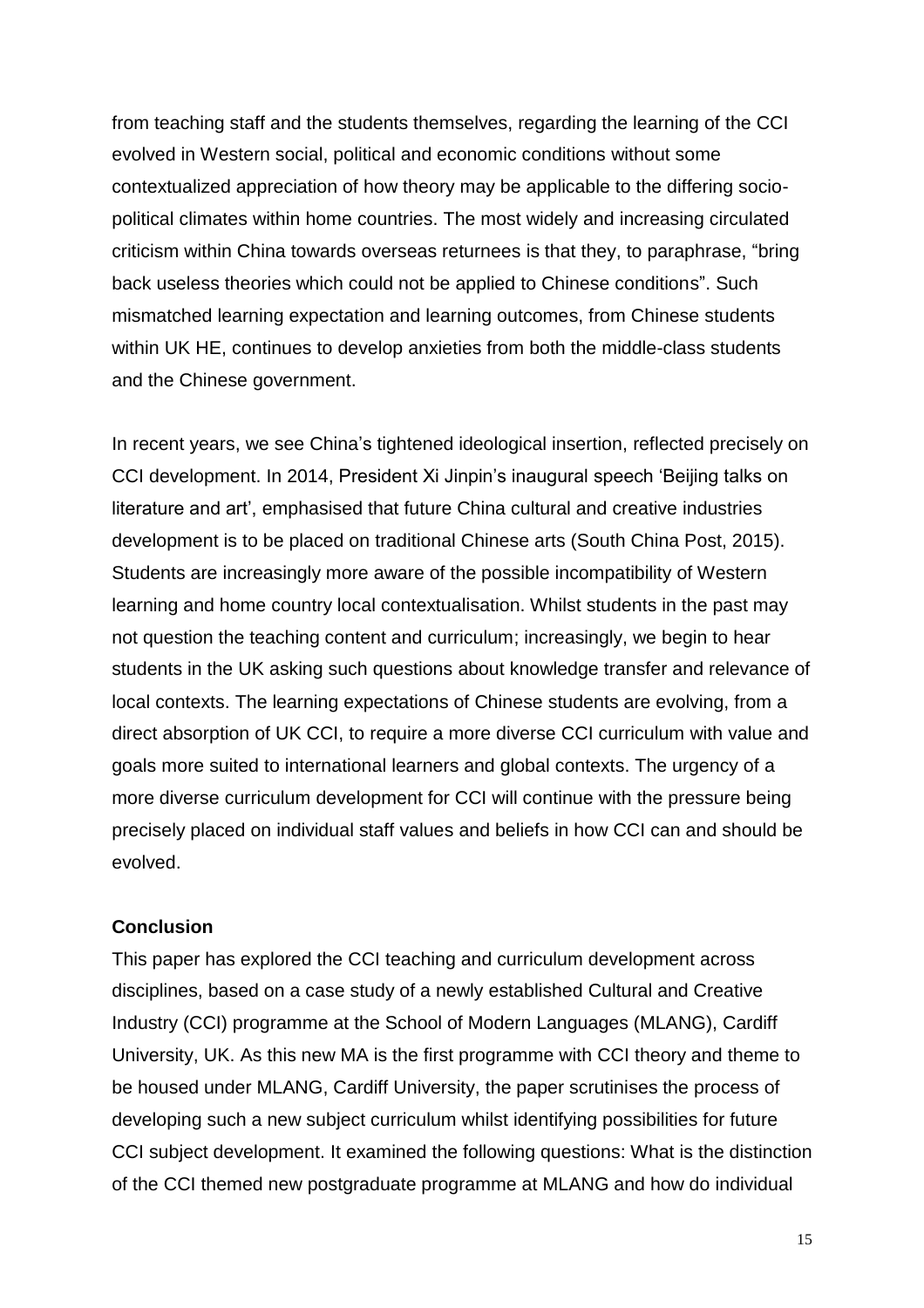teaching staff values and goals influence the teaching and curriculum development? How has such programme evolution assisted the development of CCI as well as MLANG as disciplines? What are the characteristics of the Chinese market and how can UK HE ensures continued curriculum evolution and leadership to retain market competitiveness?

This paper suggests that the distinction of the CCI themed new postgraduate programme at MLANG lies at its expansion from cultural to literary and cultural production, consumption and communication, with more diverse interpretation on cultural industries and creativity. Such expansion is reflected within lesson planning and curriculum development, which is directly associated with individual teaching staff values and goals. As illustrated through the three examples, each of the staff within Area Studies interprets CCI differently and their personal values and goals informs style of teaching and curriculum development. Such CCI programme evolution has offered job security to staff within MLANG through opening a new channel for teaching and research focus. It has shown that there is potential to set CCI within a separate discipline to increase the programme popularity.

The last section of the paper discussed the characteristics of the Chinese market and the relevance of UK discipline evolution and curriculum development to continued subject leadership and sustainable recruitment. It argues that as CCI increasingly attracts international students, in particular from China's middle-class market, the direct 'import' of western CCI to Chinese students begins to develop questions around course relevance and challenges towards content development. This becomes more relevant both as the Chinese government has a tightened ideological insertion and UK faces an immediate Brexit. In particular, the fracturing of the ERASMUS process is a very likely outcome, which will affect not only MLANG but very like CCI as well, in student exchange and student recruitment. With universities such as Leeds already heavily depends on Chinese students for their CCI recruitment, pushing disciplinary boundaries to stimulate and promote disciplinary evolution and associated curriculum development are essential to UK HE retaining competitiveness in an increasingly international HE market.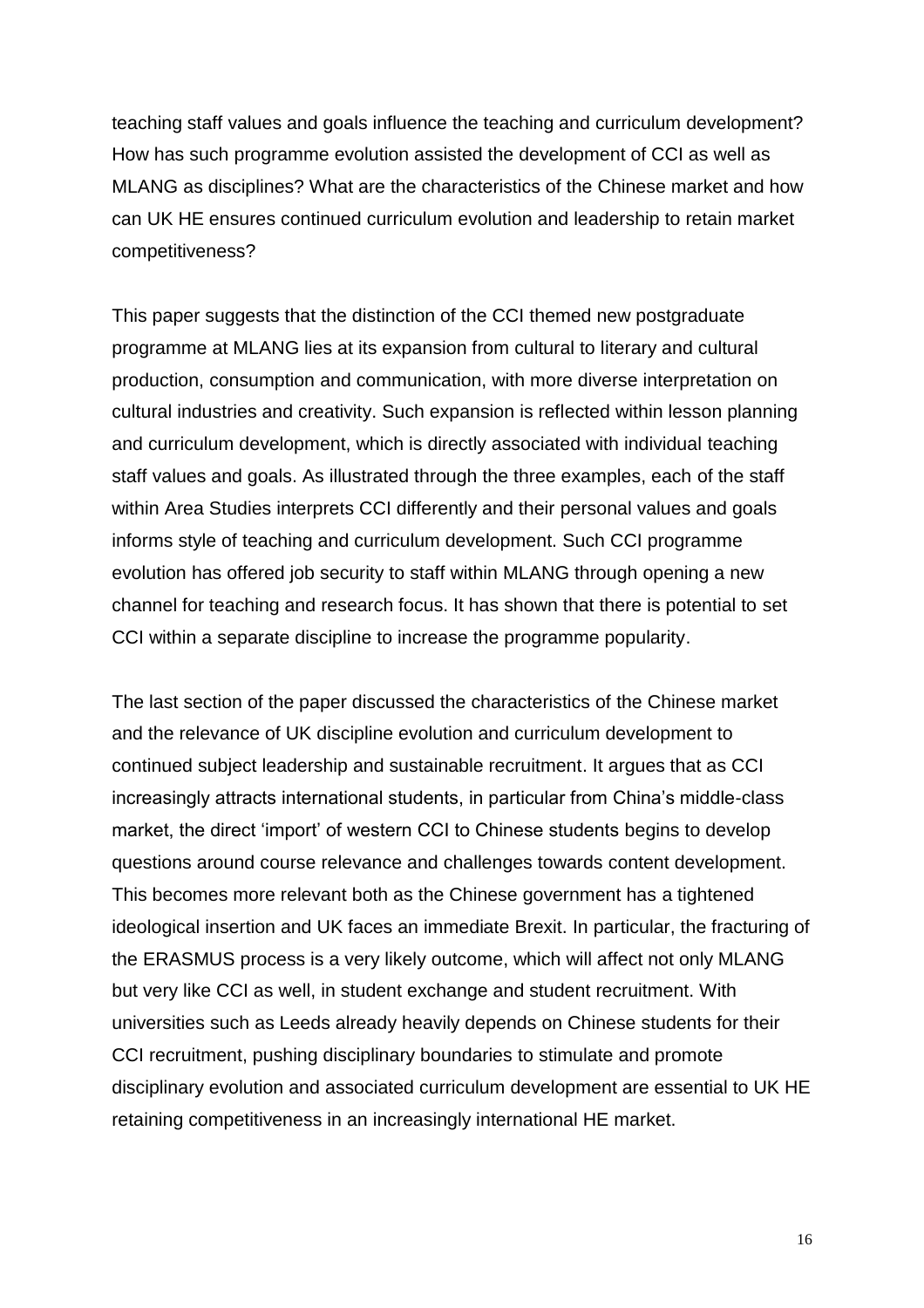In sum, this paper suggests that a proactive development of new programme evolution, such as CCI, is crucial to UK HE remaining competitive within the increasingly commercialized and internationalized global market to provide international learners with a better tailored curriculum. Particularly with the imminent separation of Great Britain from the European Union (Brexit) and an uncertain post-Brexit era, proactive disciplinary adaptation and evolution are matters of relevance to individual staff as well as Schools and even institutional survival. In this way, this case study provides an insight into possible CCI discourse evolution and international curriculum development.

### **References**

Anderson, E. ed. 1993. Campus Use of the Teaching Portfolio: Twenty-Five Profiles. Washington, DC: American Association for Higher Education.

Andreas, Joel. 2009. Rise of the Red Engineers, the cultural revolution and the *origins of China's new class.* Stanford University Press.

Archer, L., Hutchings, M. and Ross, A. 2003. Higher Education and Social Class: issues of exclusion and inclusion. London and New York: Routledge.

Becher, T. 1989. Academic tribes and territories: intellectual enquiry and the cultures of disciplines. Buckingham: Open University Press.

Becher, T. 1994. The significance of disciplinary differences, in Studies in Higher Education, 19: 151–161.

Braxton, J. M. 1995. Disciplines with an affinity for the improvement of undergraduate education, in Disciplinary Differences in Teaching and Learning: Implications for Practice, eds. Hativa, N. & Marincovich, M. Jossey-Bass: San Francisco. pp. 59–64.

Chen Jie, and Lu Chunlong. 2011. Democratization and the middle class in China: The middle class's attitudes toward democracy, in Political Research Quarterly. 64:3. 705-719. Chen Jie. 2013. A middle class without democracy: Economic growth and the prospects for democratization in China. Oxford: Oxford University Press.

Coleman, J.A. 2004. Modern Languages in British Universities Past and present, in Arts & Humanities in Higher Education, 3(2) 147–162.

Coleman, J.A., 2011. Modern languages in the United Kingdom, in Arts and Humanities in Higher Education, 10(2) 127-129.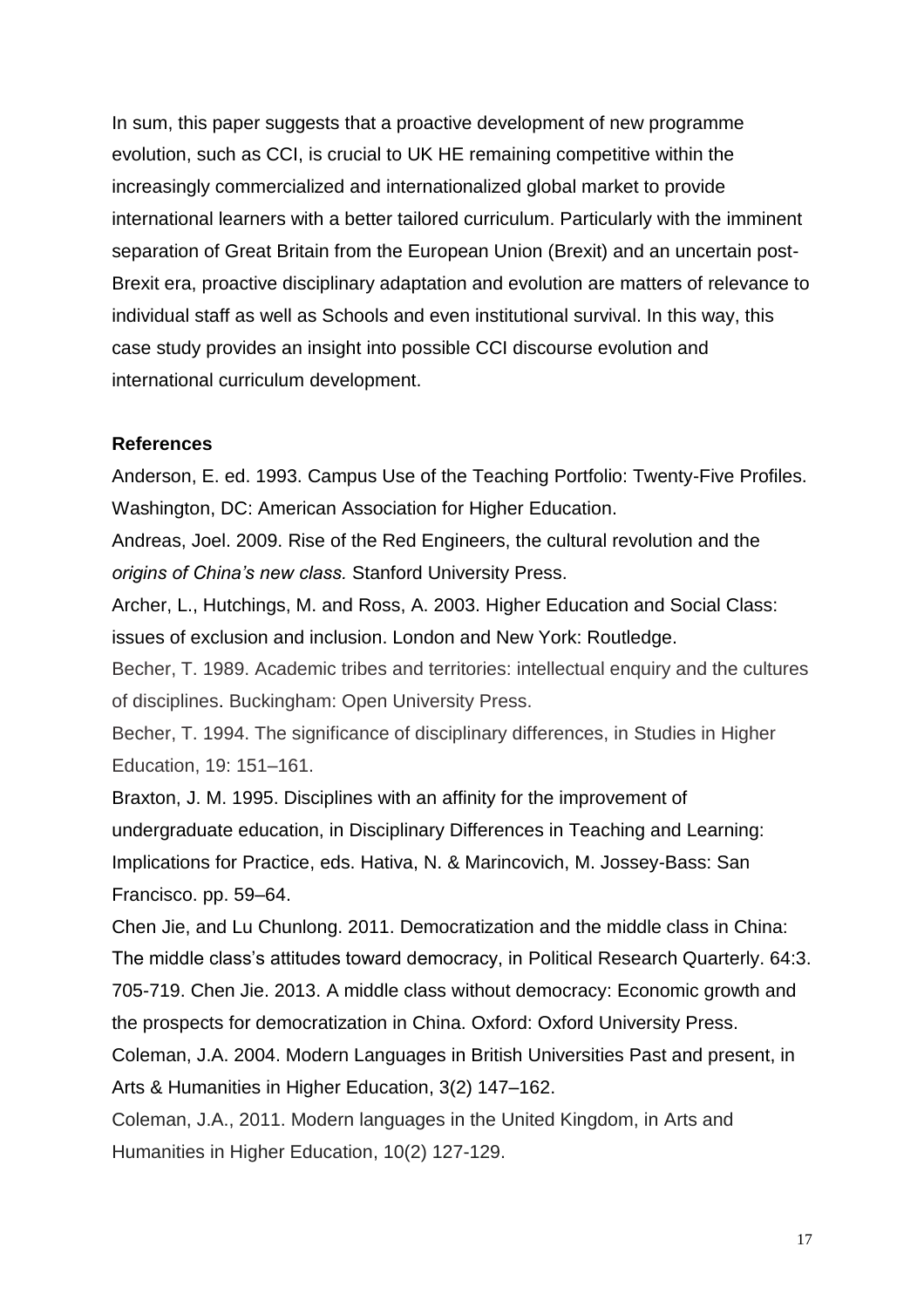David, M. ed. 2009. Improving Learning by Widening Participation in Higher Education. Oxon and New York: Routledge.

Dunkin, M. 1986. Research on teaching in higher education, in Handbook of Research on Teaching, ed. Wittrock, M. New York: Macmillan. pp. 754–778. Edgerton, R., Hutchings, P. & Quinlan, K. 1991. The Teaching Portfolio: Capturing the Scholarship in Teaching. Washington, DC: American Association for Higher Education.

Evans, C. 1988. Language People. Milton Keynes: Open University Press. Gibson-Graham. J K. 2004. Area studies after poststructuralism, in Environment and Planning, 36: 405-419.

Goodman, David SG. 1998. In search of China's new middle classes: the creation of wealth and diversity in Shanxi during the 1990s, in Asian Studies Review 22:1. 39-62 Hativa, N. & Marincovich, M. eds. 1995. Disciplinary Differences in Teaching and Learning: implications for practice. San Francisco, CA: Jossey-Bass.

Hativa, N. 1997. Teaching in a research university: professors' conceptions,

practices, and disciplinary differences, paper presented at The Annual Meeting of the American Educational Research Association, Chicago, 24–28 March.

Hulme, Alison. 2014. *The changing landscape of China's consumerism*. Elsevier: Chandos publishing.

Kelly and Jones, 2003. A New Landscape for Languages. London: Nuffield Foundation.

Kharas, Homi and Gertz, Geoffrey. 2010. The global middle class: a crossover from west to east in *China's emerging middle class*. Ed. Cheng Li. 32-54. Washington, DC: Brookings Institution Press.

Kraus, Richard Curt. 1989. Pianos and politics in China: Middle-class ambitions and the struggle over western music. Oxford: Oxford University Press.

Lenze, L. F. 1995. Discipline-specific pedagogical knowledge in linguistics and Spanish, in Disciplinary Differences in Teaching and Learning: Implications for Practice, eds. Hativa, N. & Marincovich, M. Jossey-Bass: San Francisco. pp. 65–70.

Li Jinhang. 2010. Analysis on the popularity of (qingchunban mudanting reyan tanxi) in Contemporary Theatre. Vol. 5, pp. 66-67.

Neumann, R. 2001. Disciplinary differences and university teaching, in Studies in Higher Education. 2: 135–146.